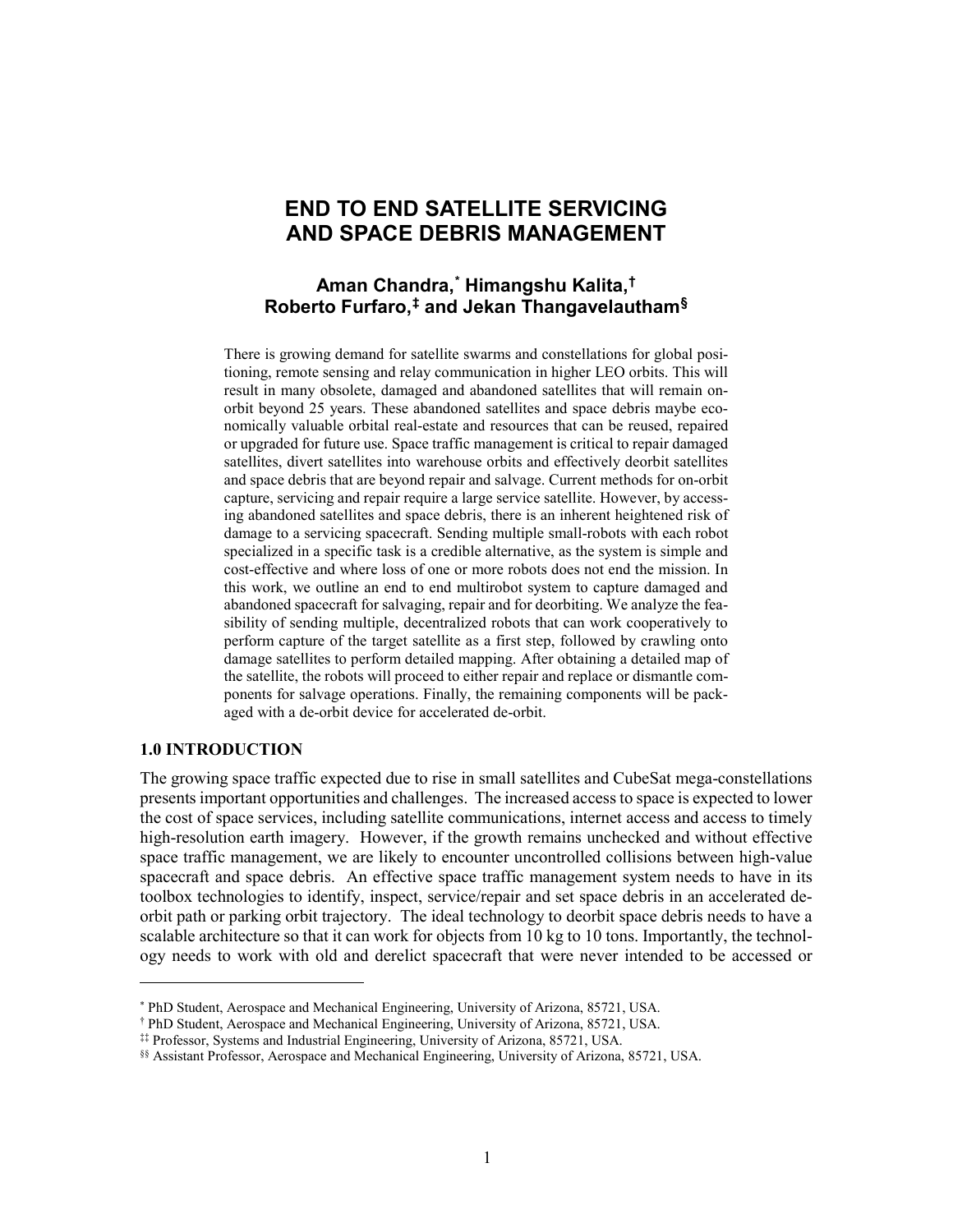serviced from space. These factors suggest the de-orbit device needs to work with satellites of various shapes and sizes and not rely upon standard latching/docking devices such those found on DARPA's Orbital Express or the PDGF (Power Data Grapple Fixture) found on the International Space Station (ISS).

In this paper, we present a novel solution to capturing and deorbiting old and derelict satellites. Our approach uses tethers to simplify capture and docking. The unique multi-functionality of tethers can simplify the object capture and deorbit task. We utilize a group of three 1U CubeSats that are interlinked by tethers. Each 1U CubeSat is fully autonomous, equipped with an onboard microgripper spine, 3D vision and navigation system, propulsion system and 3-axis attitude determination and control system. Importantly each 1U CubeSats is packaged with a toroidal inflatable deorbit device. The inflatable utilizes solid sublimate that turns to gas in a vacuum to inflate a 1 m diameter toroidal cone.

Once space debris has been found, the three 1U CubeSats are deployed from a mothership/service vehicle. The 1Us separate with 0.5 m tether separating them into three lobes (star configuration) and approach the space debris. Upon contact, the modules wrap around the debris. Finally, the modules latch onto the debris using onboard micro-spine grippers. Once the modules are secured to the space debris, they begin a process of mapping. Through the mapping process, pieces of the satellite maybe identified for salvaging/repair/reuse. Alternately, the remaining space debris would be attached to inflatables that are deployed to accelerate the de-orbit process. For this proposed de-orbit device, the tethers maybe upgraded to be electrodynamic tethers that interact with the Earth's magnetic field to exploit Lorentz forces. Utilizing Lorentz forces, the debris is further propelled speeding up de-orbit.

In section 2, we compare the proposed deorbit solution with current state-of-the-art. In section 3, we present details of the de-orbit spacecraft concept to demonstrate the technology. In section 4, we analyze the dynamics of the tethered spacecraft modules and how they would grapple onto the space debris. In section 5 we analyze the propulsion requirements of the modules. In section 6 we analyze the de-orbit capability of the inflatable unit followed by conclusions and future work in section 7.

## **2.0 BACKGROUND**

Deployable systems have been studied extensively as structures that facilitate atmospheric entry. Similar applications of such systems for aero-braking drag devices has received limited attention. Inflatable structures have seen development since the 1950's when NASA launched their ECHO satellite balloon program [1]. Inflatable technology received considerable attention for structural applications varying from gossamer sails, antennas, landing airbags and solar panels [2]. Ruggedized inflatables made of thermal fabrics started being researched for the challenging thermos-structural conditions during atmospheric re-entry. The first inflatable re-entry test was carried out in the year 2000 as a demonstration of inflatable re-entry and descent technology (IRDT) [3]. The structure consisted of an inflatable flexible heat shield and a parachute landing system. The experiment demonstrated significant improvement in payload to mass ratios due to highly efficient packing and low-weight of the inflatable. Structural and thermal performance was observed to be enough to survive atmospheric-entry into Earth.

The success of the IRDT established inflatable technology as a robust and low-cost alternative to existing re-entry technologies. A second successful experiment was seen when NASA launched the inflatable re-entry vehicle experiment (IRVE) in 2006. The IRVE is a 3-meter diameter,  $60^{\circ}$ half angle sphere cone consisting of an inflatable aero-shell structure. The purpose of the experiment was to validate aero-shell performance for atmospheric re-entry [4]. For a braking or de-orbit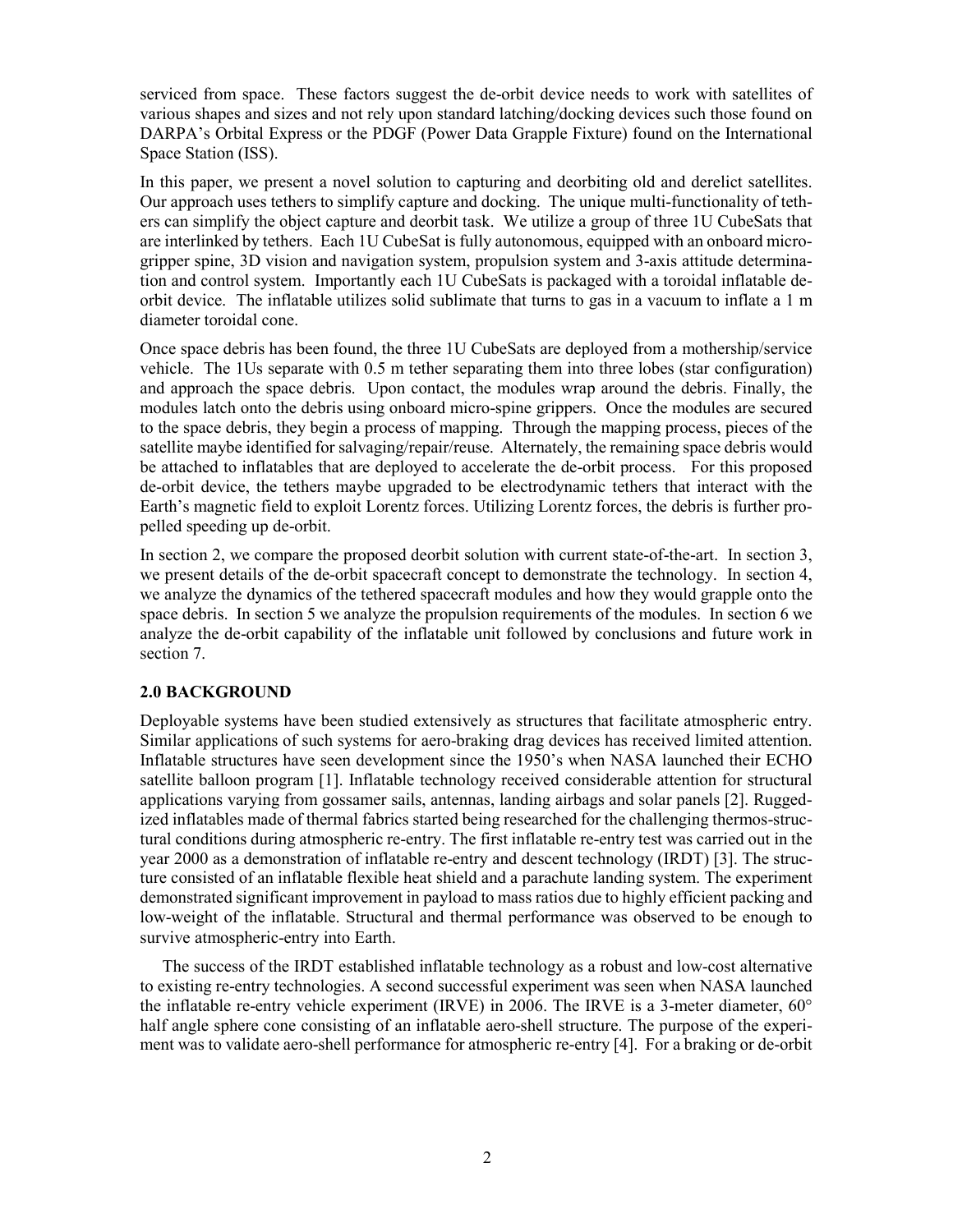device, the encountered thermo-structural loads are an order of magnitude lower than atmospheric re-entry. This simplifies the design and allows compact and lightweight gossamers to be used. Andrews Space has developed a prototype that has undergone ground based tests as an inflatable nanosat de-orbit and recovery system for CubeSat payloads [5]. Figure 1 shows an illustration of their design. Italian concept IRENE [6] is undergoing tests with a spherical cone designs but is intended for much larger payloads.



**Figure 1**. Proposed d2U CubeSat DRS mechanism [10]

Carandente et al. [7] present concepts for aero-braking structures from a de-orbit and re-entry point of view. The concepts presented are ones that offer substantial reduction of ballistic coefficient of these structures. The authors point out that a lower ballistic coefficient leads to a reduction in peak mechanical and thermal loads experienced by the structure while achieving higher deceleration rates. This highlights the potential of using large inflatable gossamers that can be packaged into very small volumes for nano-satellite payloads.

Among large scale gossamer structures, Global Aerospace Corporation proposed the Gossamer Orbit Lowering Device (GOLD) to de-orbit spent stages and old or derelict satellites [8]. The concept consists of deploying a large inflatable sphere several meters in diameter that offers exceptionally low ballistic coefficients in Lower Earth Orbits. Fig. 4 shows the concept. Gossamer sails made of Kapton have also been studied in considerable detail [9]. While sails potentially offer more efficient packing ratios than inflatables, their structural reliability for aerobraking is not clearly established. While encountering loads due to atmospheric drag, a pneumatic pressure system has been used to provide necessary resistive stiffness. In the case of sails, additional structural re-enforcement is needed which has reduces packing efficiency and increases deployment complexity.

Pneumatic inflatables have shown robust structural behavior while maintaining ease of scaling into large sizes. The focus of our research is on inflatable structures. Pneumatic inflatable require a gas source. This can be in the form of a compressed gas or gas producing chemical reaction. Inflatables using solid state sublimates as gas sources have shown promising results for Low Earth Orbit operation [10]–[12].

Tethering of a spacecraft is not a new concept and has been present since the 1960's with Gemini VI and VII tether experiments [14, 18]. This was followed by more in-depth experiments during the space shuttle era in the 1980s and 1990s. This included Charge-1 in 1983, Charge-2 in 1985, OEDIPUS-A (Observations of Electric-Field Distribution in the Ionospheric Plasma—a Unique Strategy) in 1989 [14] and OEDIPUS-C in 1995 [14], TSS-1 in 1992 and TSS-1R in 1996 [14], SEDS-1 (Smal1 Expendable Deployer System) in 1993 and SEDS-2 in 1994 [14], PMG (Plasma Motor Generator) in 1993 [14], TiPS (Tether Physics and Survivability) experiments in 1996 [14], YES (Young Engineers Satellite) in 1997 [16], YES2 in 2007 [17], ATEx (Advanced Tether Experiment) in 1998 [6], MAST (Multi-Application Survivable Tether) in 2007 [20].

These experiments tested tether deployment, attitude control stabilization, gravity-gradient stabilization, power generation, drag-generation for de-orbiting and boosting/reboosting to higher orbits [14-15,18]. Tethered experiments have also been used to generate artificial gravity, facilitate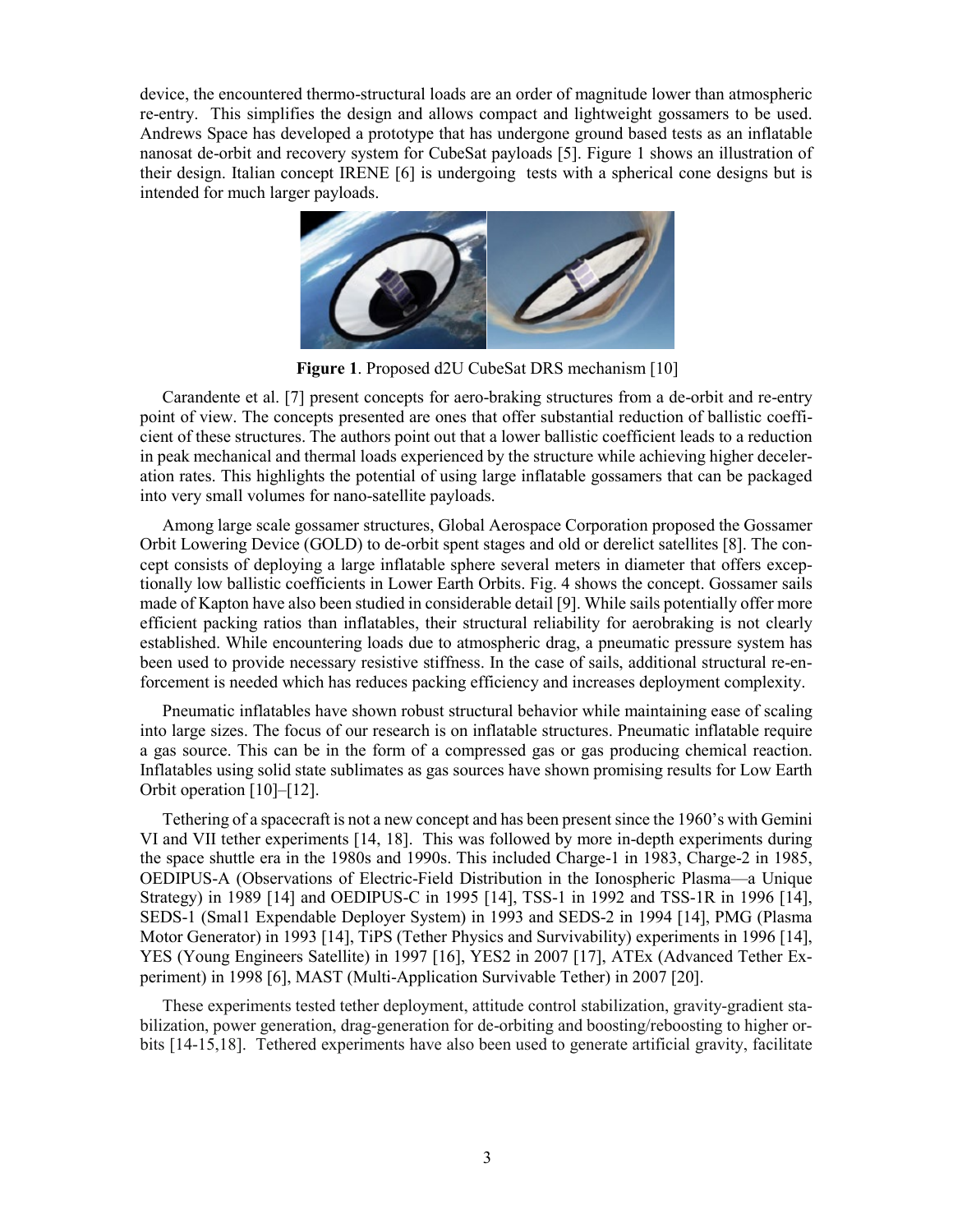payload rendezvous and capture and have been shown to enable aero-assisted maneuvering. Our earlier work has also utilized multiple tethered robots to hop and climb rugged surfaces [22, 24]. In addition, we have developed neural-network control systems that can autonomously traverse maze-like environments that would be expected on a satellite to determine mounting locations or locations to remove existing components or install de-orbit devices [29].

The versatility of using tethers for a wide variety of applications make them an important technology for both debris capture but also for orbital-traffic management. For all of these reasons, there is an important advantage to grapple two free floating masses in space and attach tethers to them. In the following section, we will describe the tether dynamics and ways for using robots to attach tether between free flying objects in Earth orbit.

### **3.0 SYSTEMS DESIGN**

The proposed solution consists of three 1U CubeSats modules. Each module is deployed from a standard 3U P-POD deployer. One or more 3U P-POD deployer can be easily be mounted to a service spacecraft. Each 1U CubeSat is 1.3 kg and has  $10 \text{ cm} \times 10 \text{ cm} \times 10 \text{ cm}$  dimensions (Figure 2 and 3). The 1U CubeSat has a gripper surface that can latch on rough and metallic surfaces. Inside, there is an attitude determination and control system containing 3-axis reaction wheels and magnetorquers. The modules are powered using onboard 38 Whr lithium ion batteries and body-mounted solar panels providing up to 2 W. The onboard computer board combines a UHF transceiver, with dual-core ARM processor and an FPGA subsystem for 3D vision and navigation. Each module also has a sublimate-based propulsion system with a total delta-v of 0.4 m/s. Each module also contains a 1-m inflatable spherical deorbit device.



# **External View**

**Figure 2**. External View of 1U CubeSat De-Orbit Module

The de-orbit device inflates using a sublimate such as benzoic acid that turns into a gas under a vacuum. The inflatable can withstand small punctures and keep being inflated or a few months to a year using a few 10s of grams of sublimate. Each module is interlinked by a multi-functional tether. The tether serves multiple purpose by being able to snag or even wrap onto orbital debris. In addition, a tether is attached from the body of the module to the de-orbit device. If the tether were to be electrodynamic, it can exploit Lorentz force to accelerate a deorbit or parking maneuver. Each CubeSat operates autonomously and is interlinked by tethers to form three lobes. Alternately,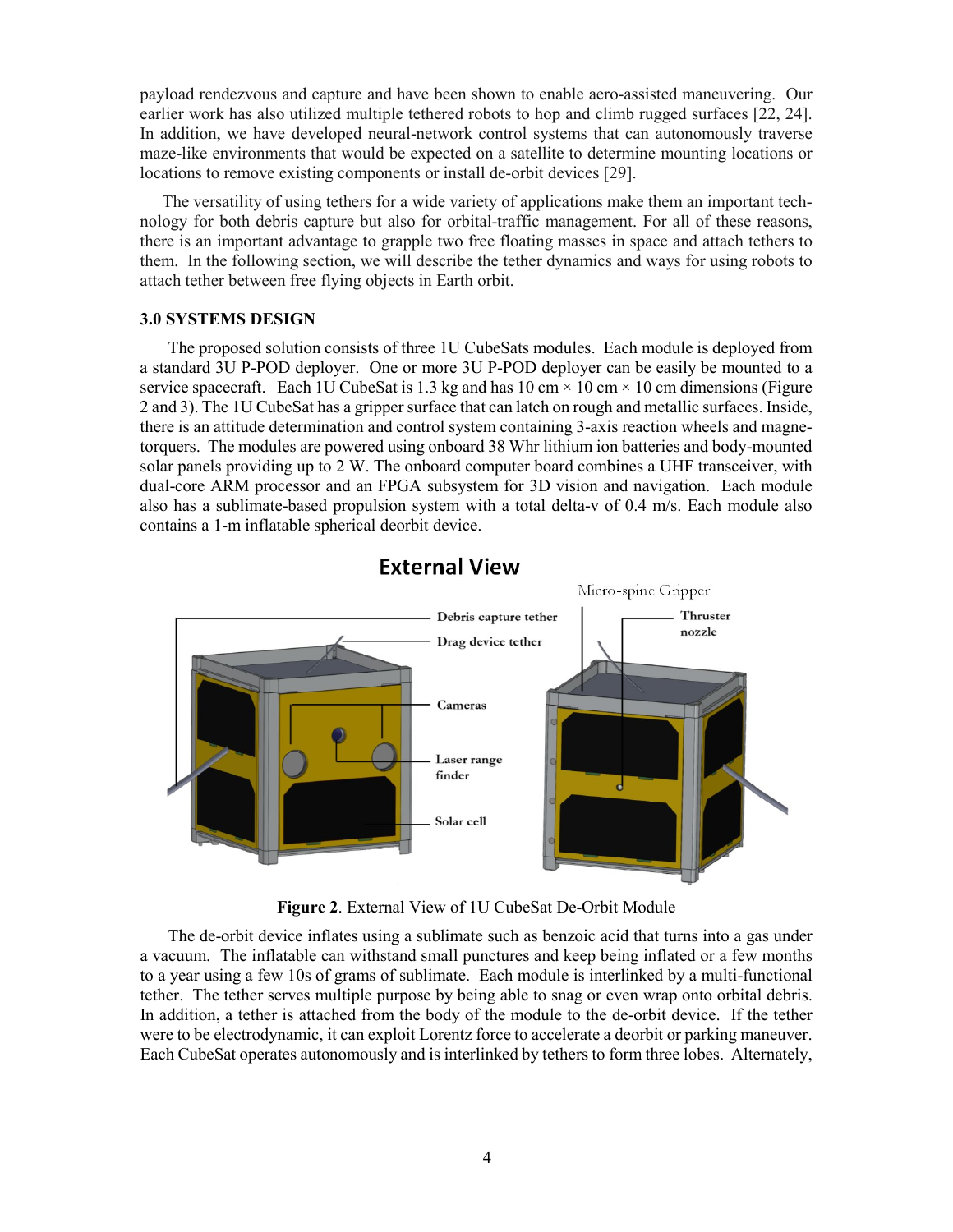they may also be teleoperated when performing high-risk maneuvers. The entire system is expected to be low-cost, disposable and can be readily be mass produced once validated in space.

Figure 4 shows an artistic view of the de-orbit system deployed on Maxar's Worldview 4 which stopped functioning in Dec. 2018. Once a service spacecraft rendezvous with the space debris, it will deploy a set of three 1U CubeSats interlinked by tethers. The modules will intercept the debris in a star configuration followed by snagging and wrapping around the debris. Once the modules are in close proximity with the debris, they will latch on the surface using the micro-grippers. Using the micro-grippers the spacecraft may attempt to reposition themselves on the debris. Once in the right position, each spacecraft will deploy the drag-device, namely the inflatable and maintain a tracking beacon.

# **Internal View**



**Figure 3.** Internal View of 1U CubeSat De-Orbit Module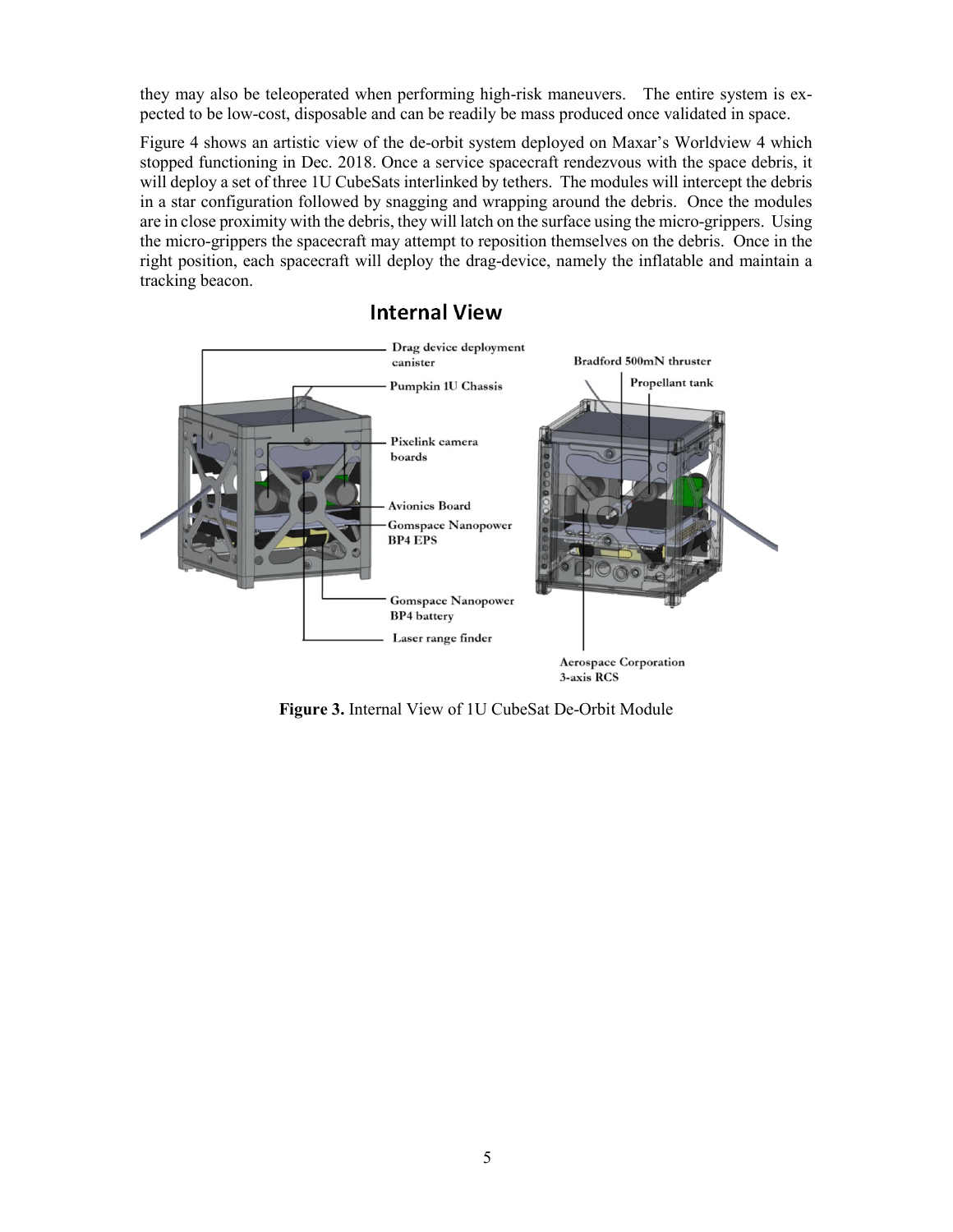

**Figure 4.** Artistic Image of De-Orbit System Deployed on Maxar's Worldview 4.

### **4.0 TETHERED CAPTURE DYNAMICS**

Our approach to using tethered CubeSats to capture old and derelict satellites comes from earlier designs of multiple spherical hopping robots that would be interlinked by tethers to hop and climb low-gravity rugged terrain [21-22, 24-26]. The tethers connecting the CubeSats can be most efficiently described as a flexible body consisting of a series of point masses connected by massless springs and dampers in parallel. Using the Kelvin-Voigt model, the tether can be modeled as a viscoelastic material having the properties both of elasticity and viscosity through a combination of spring-dampers resulting in different tension laws. Tension on a rope element linking the  $i<sup>th</sup>$ node to the  $i^{th}$  node can be expressed as Eq. (1).

$$
T_{ij} = \begin{cases} \left[ -k_{ij} (|r_{ij}| - l_0) - d_{ij} (v_{ij} \cdot \hat{r}_{ij}) \right] \hat{r}_{ij} & \text{if } |r_{ij}| > l_0 \\ 0 & \text{if } |r_{ij}| \le l_0 \end{cases}
$$
(1)

where,  $k_{ij}$  is the stiffness parameter of the tether element *ij* which depends on the material properties and geometry of the tether,  $d_{ij}$  is the damping coefficient of the tether element *ij.*  $r_{ij}$ and  $v_{ij}$  are the relative position and velocity between the  $i^{th}$  node and the  $j^{th}$  node.  $\hat{r}_{ij}$  is the normalized unit vector along the position vector. Also,  $l_0$  is the nominal un-stretched length of the tether element. During the wrapping and docking phase, multiple contact events will occur between the tether and the target satellite and also among different part of the tethered system. As a result, efficient collision detection and accurate representation of contact dynamics becomes key to the fidelity of the simulation to reality. The target spacecraft is modeled as a convex polyhedral and the Gilbert, Johnson and Keerthi (GJK) collision detection algorithm is used to detect collision between the tether and the target satellite and also to calculate the penetration depth during every collision.

After detecting the collision, Hertz contact force model has been implemented to model the contact dynamics. When two bodies collide, local deformations occur resulting in penetration into each other's space. The penetration results in a pair of resistive contact forces acting on the two bodies in opposite directions. Every collision consists of a compression phase and a restitution phase which can be modeled as a non-linear spring-damper as shown in Eq. (2).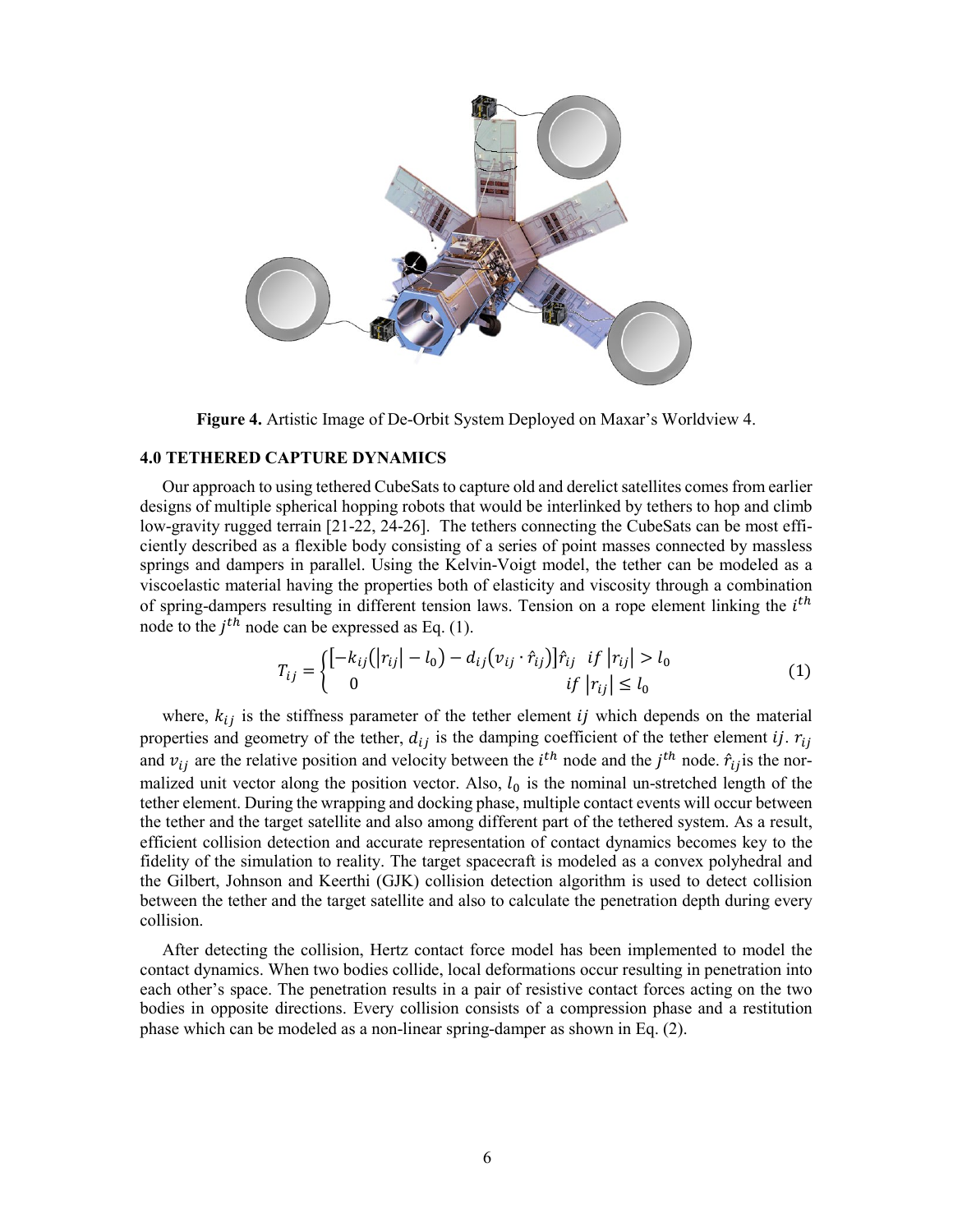$$
f_N = K\delta^n + d_c \dot{\delta} \tag{2}
$$

where,  $K$  is the stiffness parameter, which depends on the material properties and the local geometry of the contacting bodies,  $\delta$  is the penetration depth,  $d_c$  is the damping coefficient,  $\delta$  is the relative velocity of the contact points, projected on an axis normal to the contact surfaces and  $n =$ 3/2. Each collision between the tether and the target satellite results in a tangential frictional component of contact force which is computed using Coulomb's law of dry friction which opposes the relative motion. It has been experimentally found that the transition of friction force from zero to nonzero relative velocity is not instantaneous, but it takes place during a short period of time. This transition called the Stribeck effect is implemented to the equations of motion of the multibody system using the Anderson function to avoid stiction as shown in Eq. (3).

$$
f_t = f_N \left(\mu_d + (\mu_s - \mu_d)e^{-\left(\frac{\nu_{i,j}}{\nu_s}\right)^p}\right) \tanh\left(k_t \nu_{i,j}\right) \tag{3}
$$

where,  $\mu_s$  is the coefficient of static friction,  $\mu_d$  is the coefficient of dynamic friction,  $v_{ij}$  =  $v_i - v_j$  is the relative speed,  $v_s$  is the coefficient of sliding speed that changes the shape of the decay in the Stribeck region, exponent  $p$  affects the drop from static to dynamic friction and the parameter  $k_t$  adjusts the slope of the curve from zero relative speed to the maximum static friction. To compute the aerodynamic forces acting on the tether, the model presented by Aslanov and Ledkov is implemented. One of the fundamental assumptions of the model is that every half of the tether part connecting two-point masses is considered rigid and hence moves at the same speed of the node. The aerodynamic force acting on a node  $i$  can then be computed as shown in Eq. (4).

$$
F_{ai} = \frac{\rho v_i d}{4} c_d \left( \frac{n_i}{r_{i,i-1}} + \frac{n_{i+1}}{r_{i+1,i}} \right)
$$
(4)

where,  $\rho$  is the atmospheric density,  $v_i$  is the velocity of node *i*, *d* is the tether diameter,  $c_d$  is the drag coefficient,  $r_{i,i-1}$  is the distance between node *i* and  $i-1$ , and  $n_i = (v_i \times r_i) \times r_i$ .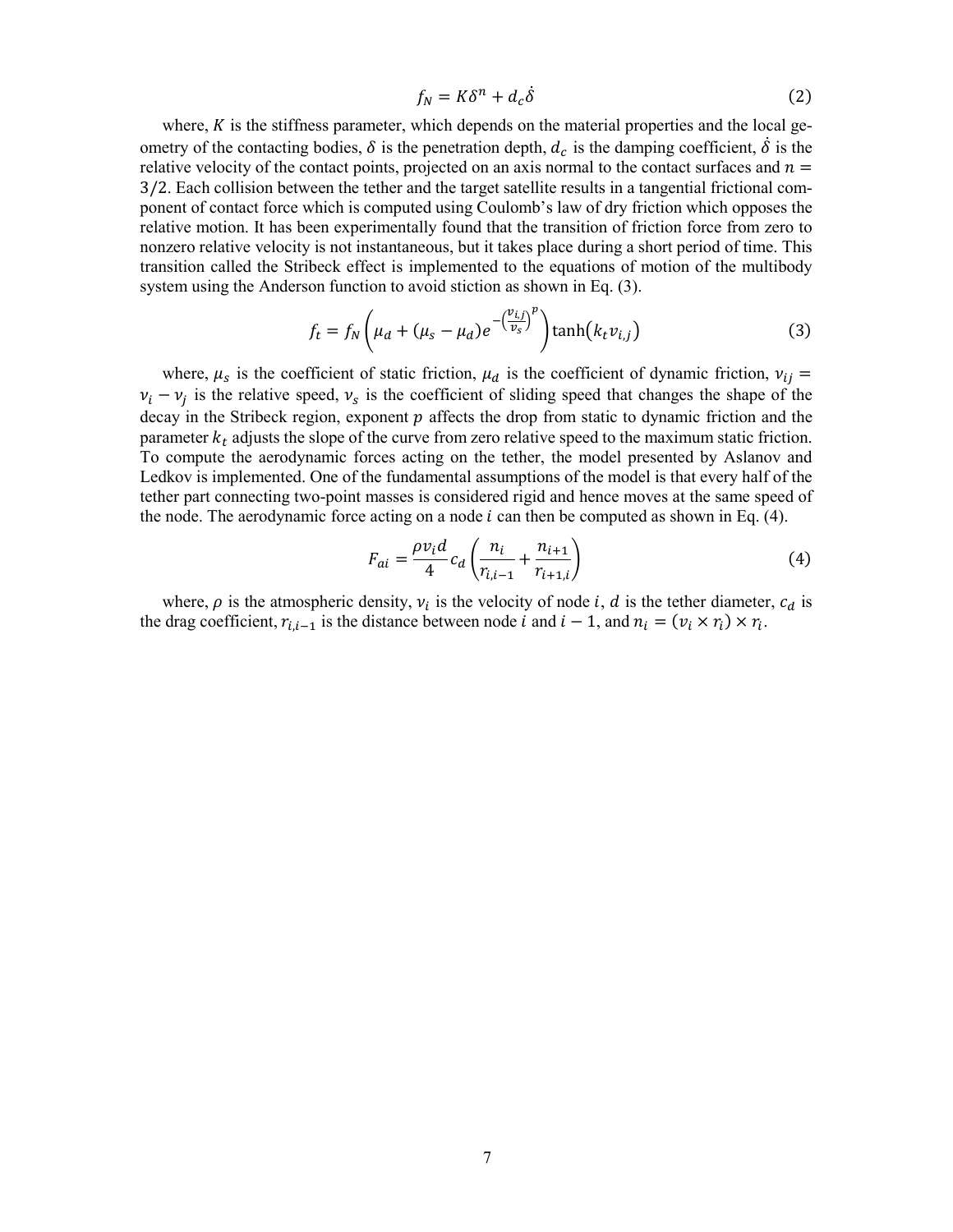The block diagram to simulate the docking mechanism for the tethered system is shown in Figure 5. The algorithm first computes the elastic and damping tension forces along with the aerodynamic forces acting on each node and then integrates the dynamic equations of motion to compute its positions and velocities. The collision detection algorithm is then carried out to detect impending collisions. The colliding nodes along with their penetration depth and relative velocities are computed and the corresponding contact normal and tangential forces are calculated which are then used to integrate the dynamic equations of motion [21, 22, 24].

To fully analyze the dynamics of the tethered system and the contact model, simula-



**Figure 5.** Simulation architecture for tether systems used.

tions are performed on a simplified cubical target satellite. The tethered system is modeled using 121 nodes, connected to three 1U CubeSats (Figure 6). The tethered system is deployed in a 'star' configuration with initial relative velocity w.r.t the target satellite of 15 m/s along the y-axis. The tether material modelled is Technora used to suspend the NASA Mars rover Opportunity from its parachute during descent.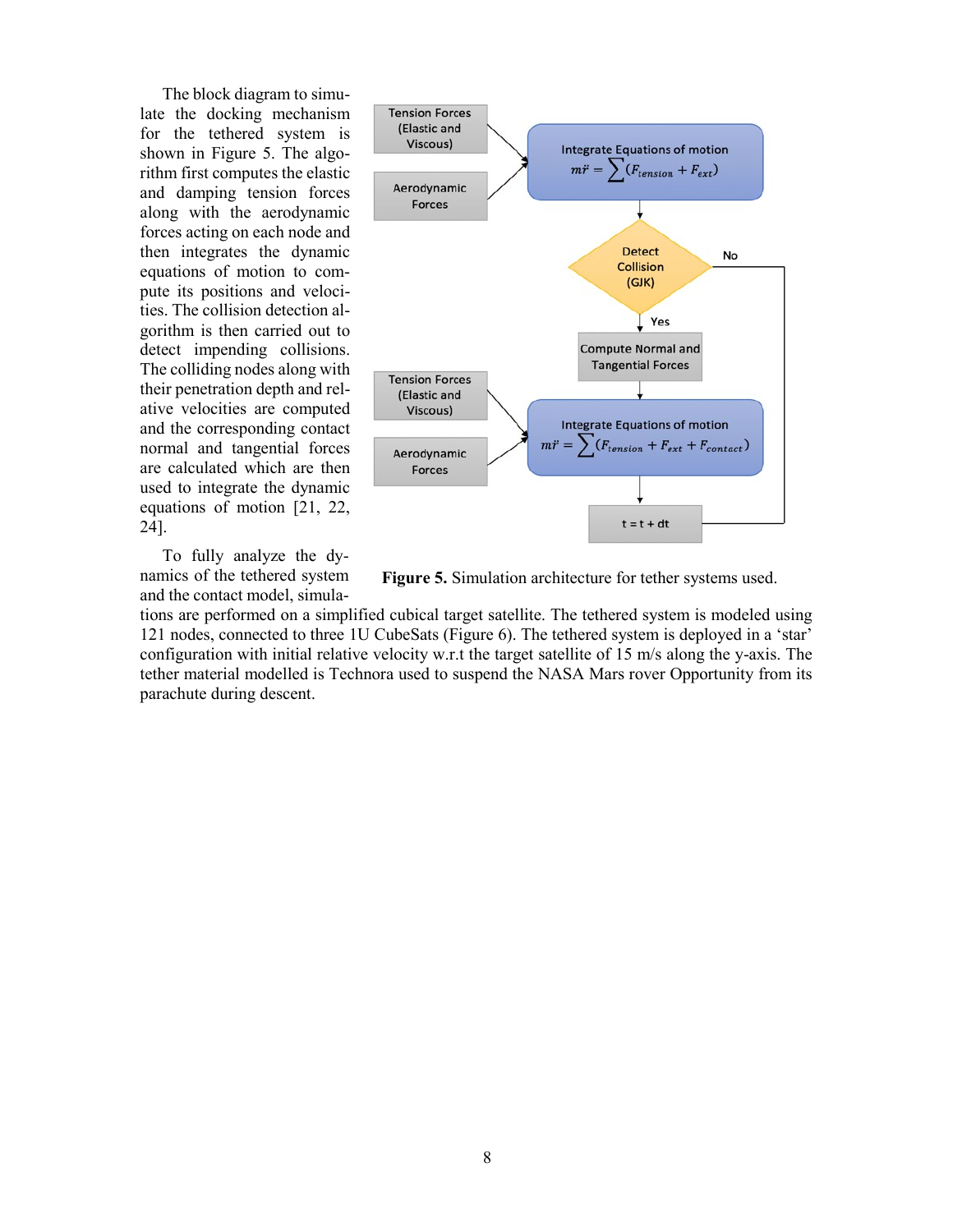

**Figure 6.** Capture process using three 1U CubeSats at different time step with no rotation of target satellite.

For our simulation the Young's modulus of the tether is 25 GPa, the damping ratio is set to 0.3 and the density at 1390 kg/m<sup>3</sup>. For the contact dynamics, the stiffness parameter is considered as 500 N/m and the damping coefficient as 0.5. For the friction model, the coefficient of static and dynamic friction is considered 0.7 and 0.5 respectively and the parameters as  $v_s = 0.001$ ,  $p = 2$ , and  $k_t = 10000$ . The dimension of the target satellite is  $1.15 \times 1.15 \times 1.15$  m. Figure 6 shows the capture and docking process at different time step. Further simulations were performed with the target satellite rotating with a constant angular velocity of [1 0.5 0.2] deg/s as shown in Figure 7. It can be seen that the tethered robotic system was able to capture the target satellite.



**Figure 7.** Capture and Docking process at different time step with target satellite rotating with a constant angular velocity of  $[1, 0.5, 0.2]$  deg/s.

### **5.0 PROPULSION**

The purpose of the propulsion system is to align each CubeSat into the proper star configuration with the tethers in tension. With 0.2 kg allocated to the entire propulsion system, there is a reliance on microelectromechanical systems (MEMS) to decrease volume and mass. In this work, we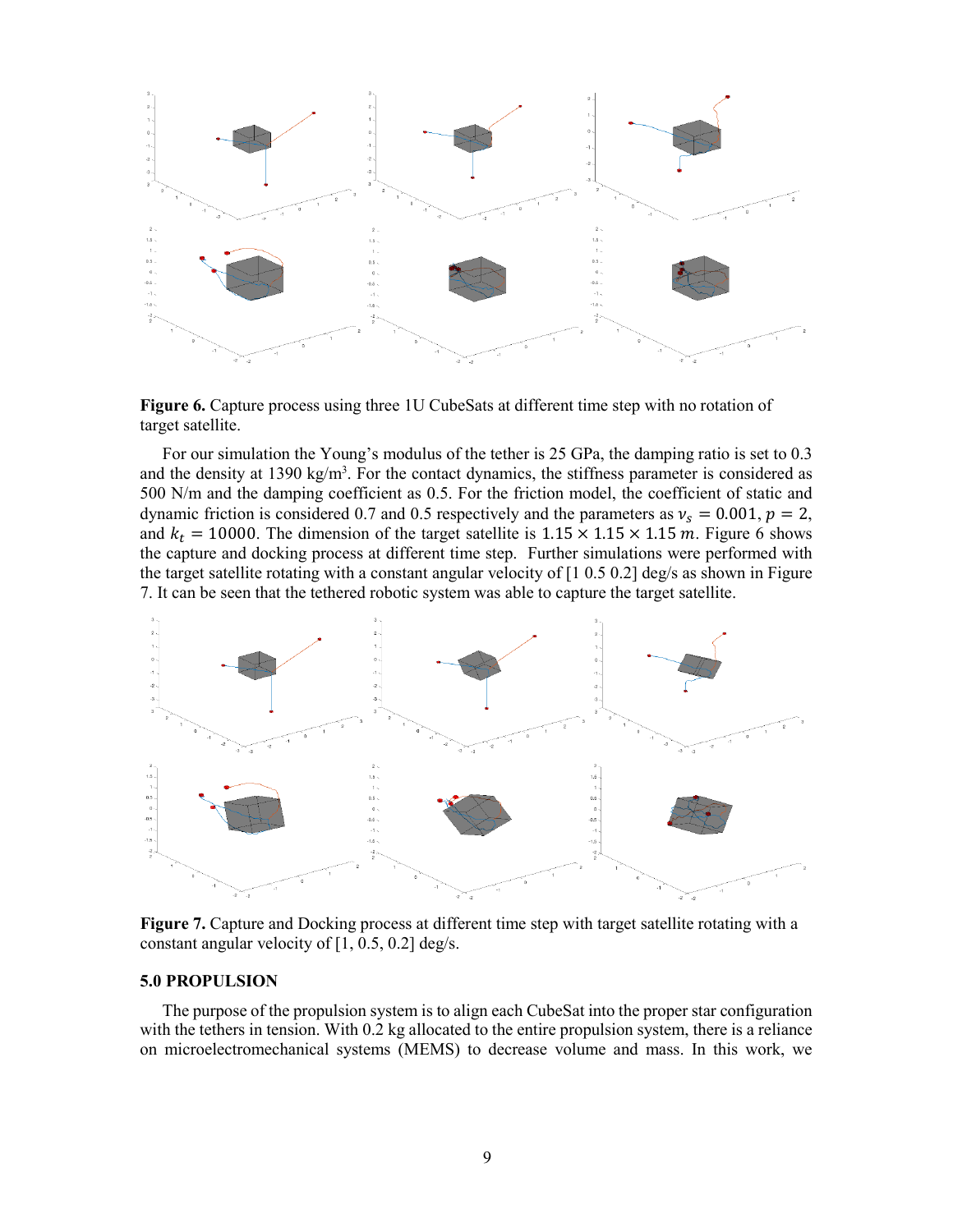baseline a sublimate-based cold-gas propulsion system, with four discretized nozzles on a MEMS chip [23]. Each nozzle can be individually actuated to provide a small attitude correction, or all four are fired for a thrust of 0.5 Newtons (Figure 8). Alternate options include water electrolyzed into hydrogen and oxygen on-demand for propulsion [27], in addition to water-steam [28]. However, both options are too complex to integrate into a 1U CubeSat at the present time.



**Figure 8.** Propulsion System Schematic

To put each tether in tension, the nozzle chip is placed on the tethered face, such that the propulsive force acts away from the central tether connection. Each nozzle is located so as to not interfere with the tether. Sublimates are used for their low chamber pressure, reducing design complexity and allocating more mass to the propellant for a higher delta-v. Sublimation is an endothermic process, requiring heat addition often by resistive heating for molecules to escape attractive forces. As the temperature of the system increases, the vapor pressure increases. This leads to one of the large advantages of using sublimating propellant as opposed to gas storage: the sublimate acts as its own pressure regulator through temperature control. If a traditional cold gas system is used, the storage tank needs to be more robust for the higher storage pressure and the thrust monotonically decreases with each burn.

The structural mass of the propulsion system is 140 grams, leaving 60 grams of propellant. Utilizing the Tsiokolsky rocket equation, Equation (5), is used to estimate the total delta-v capable for each CubeSat:

$$
\Delta v = g_0 I_{sp} ln \left( \frac{m_0}{m_f} \right) \tag{5}
$$

Where  $g_0$  is Earth gravity,  $I_{sp}$  is he measure of efficiency of the thruster,  $m_0$  is the full mass of the system, and  $m_f$  is the final mass after all propellant has been depleted. Thus, each CubeSat is capable of 0.36 m/s of delta-v with a thruster *Isp* of 0.6. Propulsion also allows for minor corrections to the cluster's trajectory. This ensures the target can be adequately tethered by arranging the CubeSats in the optimal position.

### **6.0 CUBESAT DRAG DEVICE DESIGN AND ANALYSIS**

De-orbit performance is a function of drag force experienced by the device. As the spacecraft altitude increases, the surrounding atmosphere continues to rarify thereby reducing drag. The effect of height on atmospheric drag is described by (6)

$$
\rho \approx \rho_o e^{-\Delta h'_{h_o(h)}} \tag{6}
$$

The atmospheric density *ρ* at a given altitude and *ρ<sup>o</sup>* at a second altitude with difference in height of *Δh* are related exponentially as shown. *ho(h)* termed as scale height is a function of altitude. We begin by studying the nature of forces encountered towards two major applications. For a circular orbit at altitude *H* above the Earth, the average change in acceleration due to drag is as shown in (7):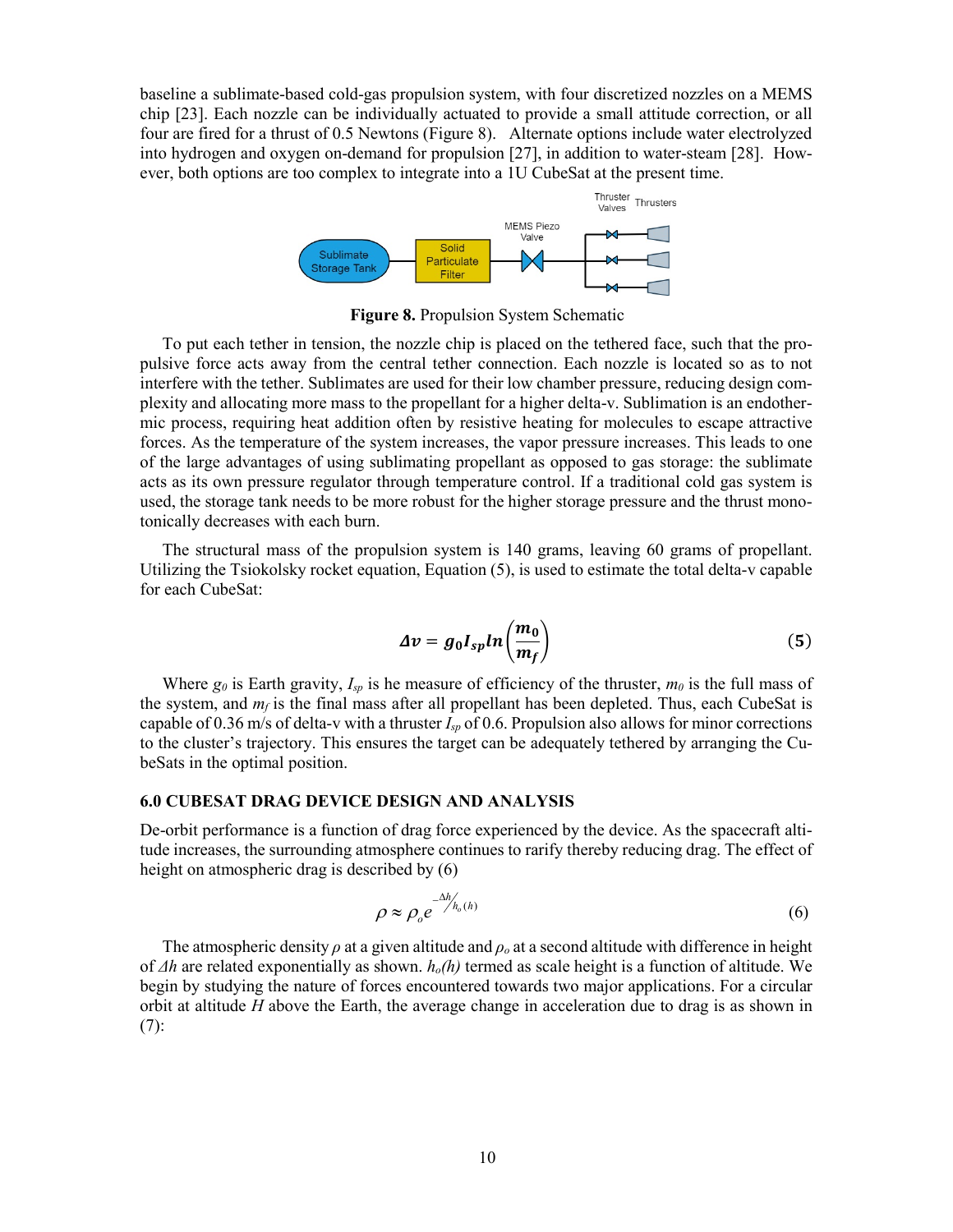$$
\Delta a_{rev} = -\frac{2\pi \rho a^2}{b_c} \tag{7}
$$

To enable atmospheric burn up at 100 km altitude, requires the ballistic coefficient be a function of altitude and can be written as:

$$
b_c = \frac{\left(R_e + H\right)^2 \left(2R_e + H + 10^5\right) \left(H - 10^5\right)}{2\pi\mu\rho \left(R_e + 10^5\right)^2}
$$
\n(8)

Figure 9 shows basic structural design elements for such a system on board a CubeSat



**Figure 9**. Structural design elements of the de-orbit device.

The pressure distribution on the surface of the shield can be assumed to be uniform in nature and is calculated from the aerobrake inertia force due to a constant rate of deceleration. The pressure  *is given as shown in (9) as:* 

$$
p = \frac{M_s a}{gA_{ab}}
$$
 (9)

Here *Ms* is the mass of the spacecraft attached to the braking system, *a* is the deceleration rate, *g* is a constant defined by Newton's Law as Force = (mass  $\times$  acceleration).  $A_{ab}$  is the area of the aerobraking structure. We extend their methodology to include design of inflatable membrane structural units. Based upon structural function, the aero-braking device consists of a shield and support structure. The fundamental structural sizing equation is a shown below.

$$
w_{\text{max}} = \alpha \frac{qA^4}{D_{HP}}
$$
 (10)

Here *wmax* represents a bound on maximum mass of the structure for achieving a bending stiffness *DHP* for encountered drag force *q* over area *A*. Based on sizing requirements, we propose a concept device [13] as shown in Figure 10.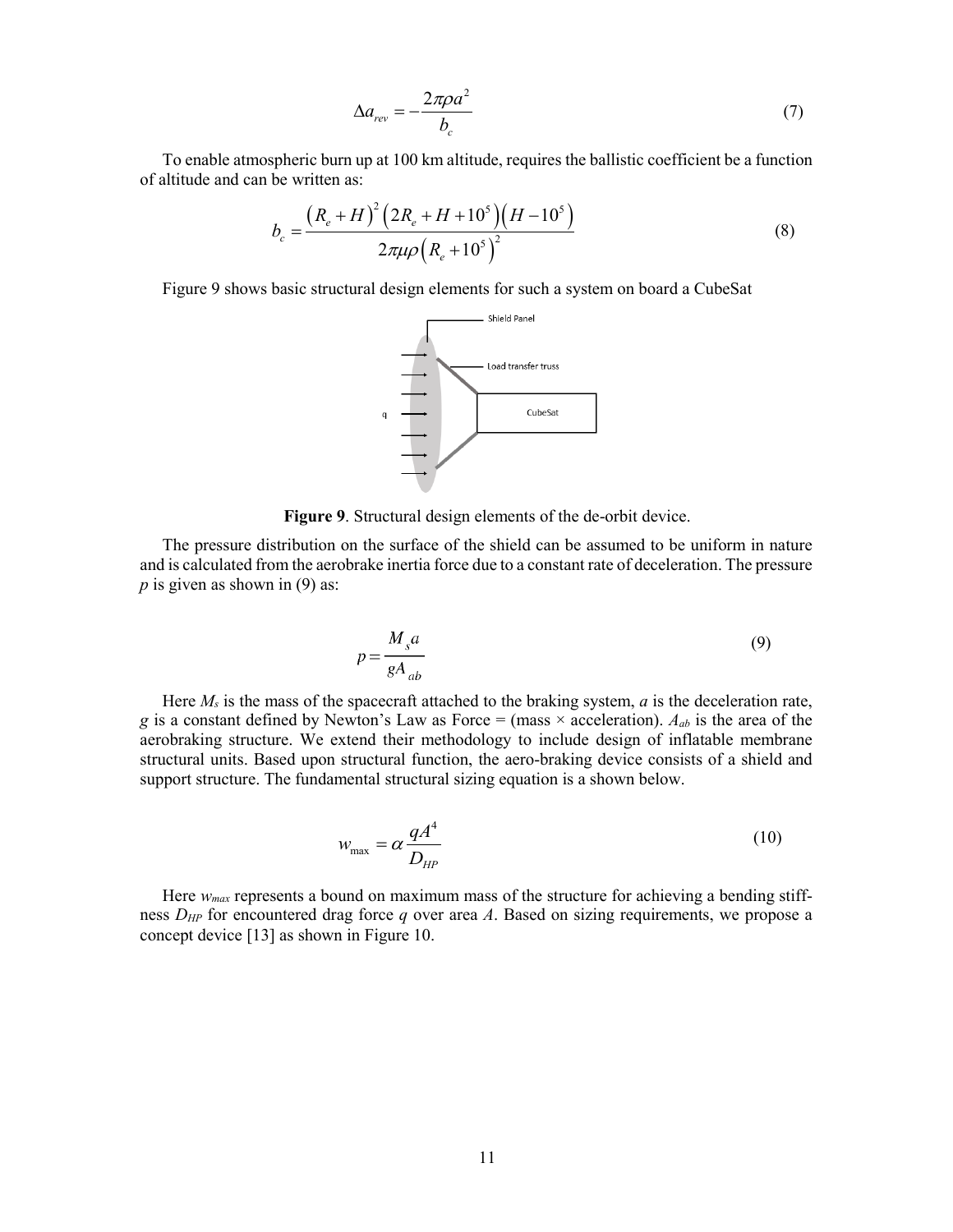

**Figure 10**. Toroidal inflatable aero-shell [13].

Aero-braking or de-orbit performance of the inflatable is characterized by estimating its drag co-efficient. Computed drag coefficient values were used to calculated obtained deceleration using

$$
\Delta P_{rev} = -6\pi^2 \left( C_D A / m \right) \rho a^2 / V \tag{11}
$$

Here *ΔP* represents a change in orbital period for a circular orbit characterized by the CubeSats velocity V and mass m. The calculated loads are compared with expected structural behavior to understand their ability to maintain structural integrity. Table 1 shows estimated drag coefficients, ballistic coefficients and estimated orbit decay for a 3U CubeSat using both inflatable concepts with an estimated total mass of 4 kg.

| <b>Design Concept</b> | Mass (kg) | <b>Surface Area</b><br>(m <sup>2</sup> ) | <b>Drag Coefficient</b> | <b>Ballistic Coefficient</b><br>(kg/m <sup>2</sup> ) |
|-----------------------|-----------|------------------------------------------|-------------------------|------------------------------------------------------|
| 3U CubeSat            | 3.5       | 0.01                                     |                         | 175                                                  |
| Concept Design        |           | 0.346                                    | າ 7                     | 4.28                                                 |

**Table 1.** Comparison of braking concepts [13]

The above table shows a dramatic decrease in ballistic co-efficient upon adding the inflatable structures onto the 3U CubeSat. This is due to much larger surface areas at very low additional mass. A larger drag coefficient is possible in thanks to an optimized spherical cone geometry. Based on calculated co-efficient values, we go on to calculate estimated de-orbit lifetimes for each case. Table 2 shows estimated orbit decay times from various altitudes of a circular orbit. The reduction in de-orbit lifetimes is in agreement with much lower ballistic co-efficient.

| <b>Altitude</b> | Disposal Life-time (years) |         |  |
|-----------------|----------------------------|---------|--|
| (km)            | <b>3U CubeSat</b>          | Concept |  |
| 400             | 1.2                        | 0.045   |  |
| 500             | 6.3                        | 0.28    |  |
| 600             | 23.5                       | 1.5     |  |
| 700             | >25                        | 6.2     |  |
|                 | >25                        | 17.8    |  |

**Table 2.** Comparison of expected de-orbit times [13]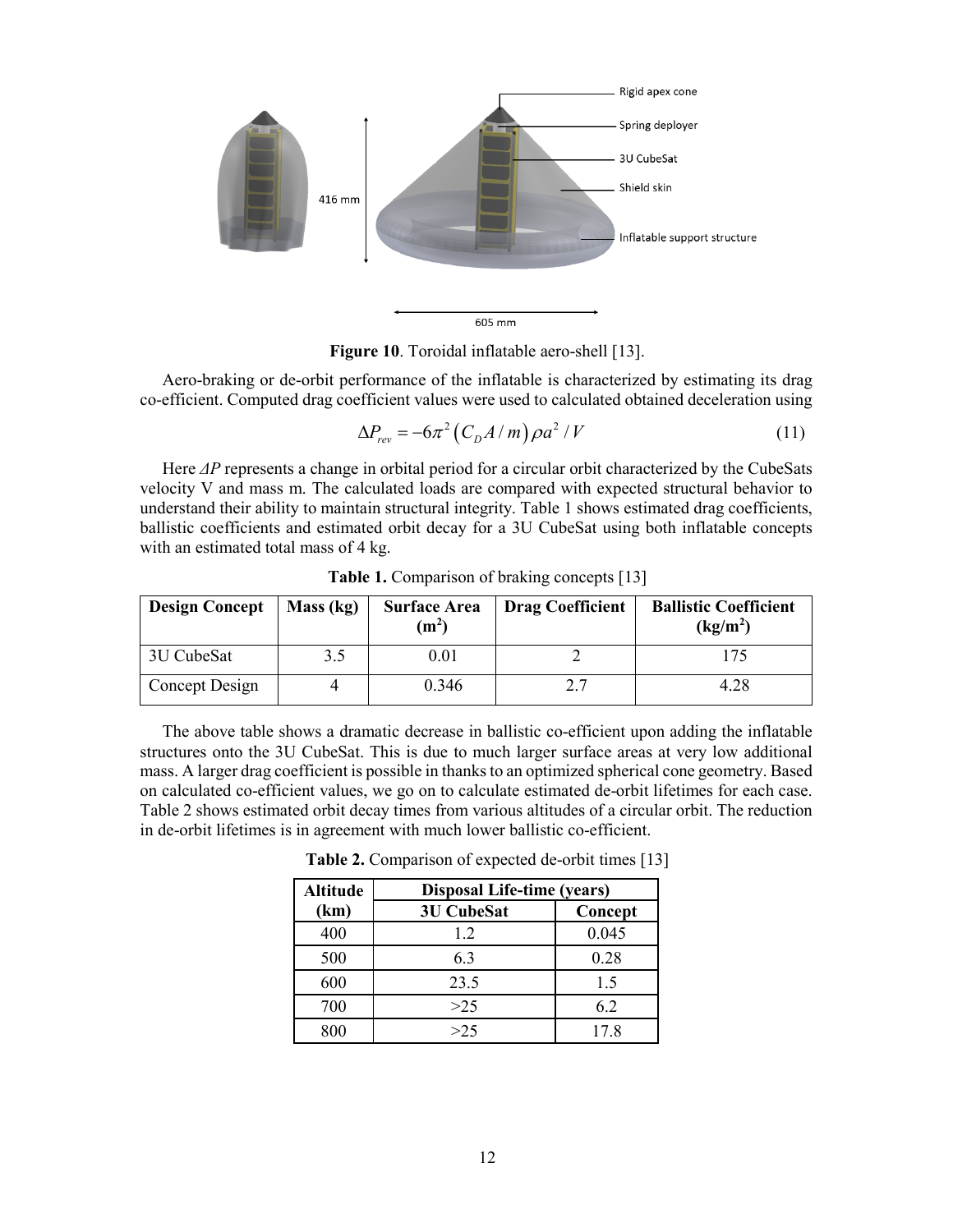#### **7.0 CONCLUSIONS**

A critical element of space-traffic management is the ability to move old and derelict satellites into safe-parking or disposal orbits to prevent future collisions with high-value satellite assets. In this paper we presented a scalable, low-cost de-orbit system consisting of multiple autonomous 1U CubeSats interlinked by tethers to capture space debris and deploy inflatable to accelerate the deorbit process. The proposed approach can work for satellites never intended to be serviced or repaired in space. Using electrodynamic tethers, the de-orbiting process could be further accelerated using Lorentz forces. Plans are underway to validate the component technologies in the laboratory and raise them to TRL-5. Beyond these laboratory experiments, we intend to demonstrate the technology in Low Earth Orbit.

### **REFERENCES**

- 1. I. I. Shapiro and H. M. Jones, "Perturbations of the Orbit of the Echo Balloon," *Science*, vol. 132, no. 3438, pp. 1484–1486, 1960.
- 2. C. H. M. Jenkins, "Gossamer Spacecraft," in Gossamer Spacecraft: Membrane and Inflatable Structures Technology for Space Applications, vol. 191, American Institute of Aeronautics and Astronautics, p. 34.
- 3. D. Wilde, S. Walther, K. Pitchadze, S. Alexsaschkin, D. Vennemann, and L. Marraffa, "Flight test and ISS application of the Inflatable Reentry and Descent Technology (IRDT)," Acta Astronaut., vol. 51, no. 1–9, pp. 83–88, Jul. 2002.
- 4. M. Lindell, S. Hughes, M. Dixon, and C. Willey, "Structural Analysis and Testing of the Inflatable Re-Entry Vehicle Experiment (IRVE)," 2006.
- 5. J. Andrews, K. Watry, and K. Brown, "Nanosat Deorbit and Recovery System to Enable New Missions," p. 5.
- 6. E Bassano, R Savino, C Richiello, G Russo, R Aurigemma, and F Punzo, "IRENE -ITALIAN RE-ENTRY NACELLE FOR MICROGRAVITY EXPERIMENTS," 2011.
- 7. V. Carandente and R. Savino, "New Concepts of Deployable De-Orbit and Re-Entry Systems for CubeSat Miniaturized Satellites," Recent Pat. Eng., vol. 8, no. 1, pp. 2–12, Apr. 2014.
- 8. K. Nock, K. Gates, K. Aaron, and A. McRonald, "Gossamer Orbit Lowering Device (GOLD) for Safe and Efficient De-Orbit," in AIAA/AAS Astrodynamics Specialist Conference, Toronto, Ontario, Canada, 2010.
- 9. J. M. Fernandez et al., "Design and development of a gossamer sail system for deorbiting in low earth orbit," Acta Astronaut., vol. 103, pp. 204–225, Oct. 2014.
- 10. A. C. Horn, "A Low-Cost Inflatable CubeSat Drag Brake Utilizing Sublimation," M.S., Old Dominion University, United States -- Virginia, 2017.
- 11. A. Babuscia, J. Sauder, A. Chandra, J. Thangavelautham, L. Feruglio, and N. Bienert, "Inflatable antenna for CubeSat: A new spherical design for increased X-band gain," in 2017 IEEE Aerospace Conference, 2017, pp. 1–10.
- 12. A. Babuscia, T. Choi, and K.-M. Cheung, "Inflatable antenna for CubeSat: Extension of the previously developed S-Band design to the X-Band," in AIAA SPACE 2015 Conference and Exposition, Pasadena, California, 2015.
- 13. Chandra, Aman, and Jekan Thangavelautham. "De-orbiting Small Satellites Using Inflatables." AMOS Conference, Maui, Hawaii, 2018.
- 14. M.L. Cosmo, E.C. Lorenzini, "Tethers in Space Handbook," 3rd edn. NASA, Washington DC, 1997.
- 15. M.P. Cartmell, D.J. Mckenzie, "A review of space tether research," Prog. Aerosp. Sci. 44(1), pp. 1–21, 2008.